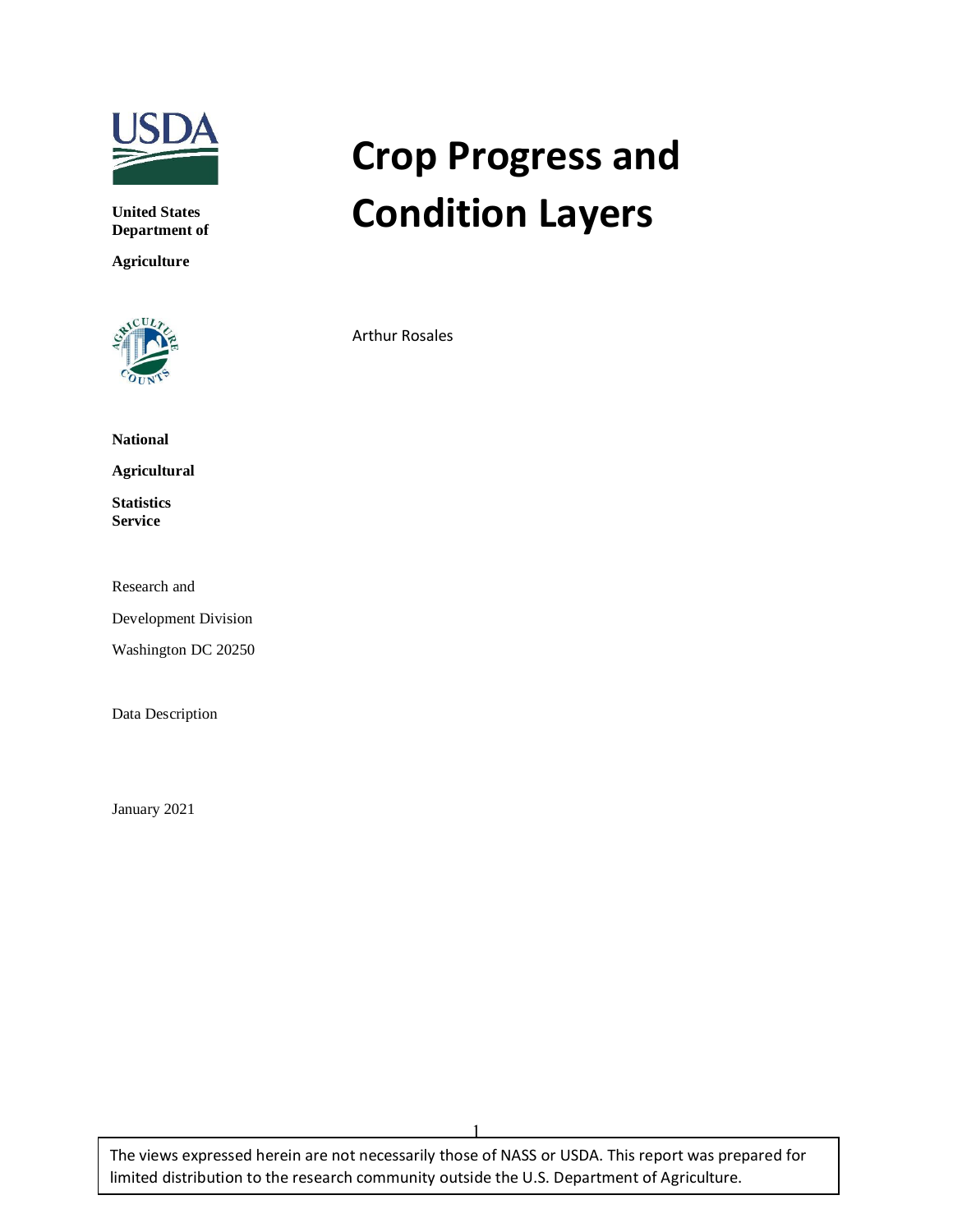# **Crop Progress and Condition Layers**

January 2021

Arthur Rosales

## **Summary**

Crop Progress and Condition Layers are gridded geospatial datasets which are fully synthetic representations of confidential, county level data. These new data are available for U.S. corn, soybeans, upland cotton, and winter wheat, at a weekly cadence during the growing season. The current archive of these datasets span growing-season weeks for all years from 2015 to present. This document serves as an introduction of these data and is intended to give a useful overview of their origins, as well as their characteristics and limitations.

This document is divided into four sections. Section 1 describes United States Department of Agriculture (USDA) National Agricultural Statistics Service (NASS) procedures for creating the confidential, county-level data. Section 2 describes the method for creating the synthetic, gridded datasets which represent the county-level data. Section 3 briefly describes the file format, and section 4 provides a few notes that may be of interest to the data user, as well as contact information.

## **1. Overview of Raw County Data**

NASS provides crop progress and condition estimates for selected crops on a weekly basis during the crop specific growing season.

## **1.1. Survey Procedures**

Crop progress and condition estimates are obtained from data provided by the non-probability crop progress and condition survey. NASS reports typically cover the full U.S. growing season and are based on survey data collected each week from early April through the end of November. The non-probability crop progress and condition surveys include input from approximately 3,600 respondents whose occupations provide them opportunities to make visual observations and frequently bring them in contact with farmers in their counties. Based on standard definitions, these respondents subjectively estimate the progress of crops through various stages of development, as well as the progress of producer activities. They also provide subjective evaluations of crop conditions. Weekly reports are reviewed for reasonableness and consistency. Aggregation of the data to state and national levels relies on weights derived from historical NASS acreage estimates, the original county reports are unweighted.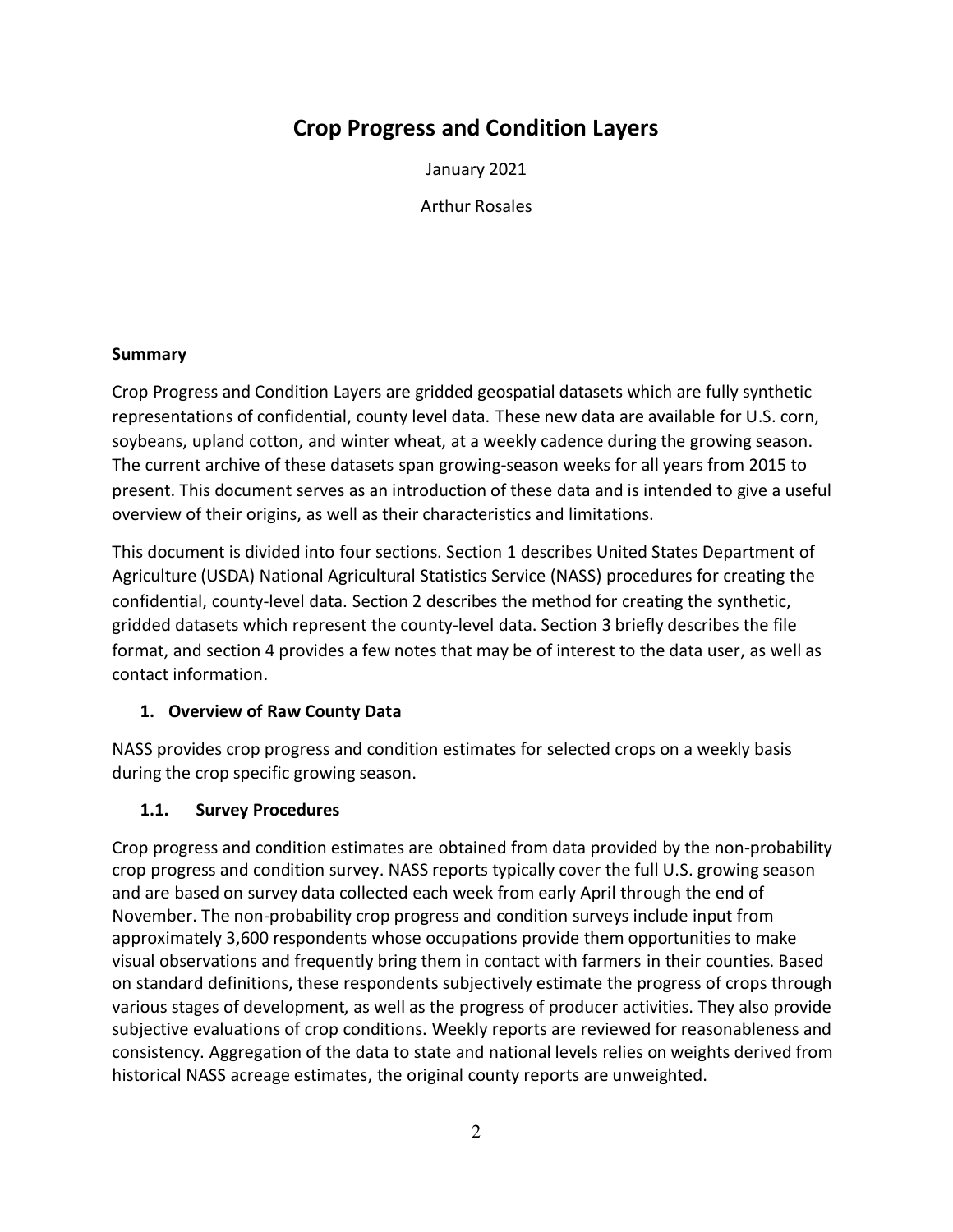# **1.2. Reporting Procedure**

Most respondents complete their questionnaires on Friday or early Monday morning and submit them to their local state NASS Field Office by mail, telephone, fax, e-mail, or through a secured internet website. A small number of reports are completed on Thursday, Saturday, and Sunday. Regardless of when questionnaires are completed, respondents are asked to report for the entire week ending on Sunday. For reports submitted prior to the Sunday reference date, respondents must make projections for weekend changes in progress and condition. The majority of reports are submitted on Monday morning, via the secure website.

Respondents are sent written reporting instructions at the beginning of each season and are contacted periodically to ensure proper reporting. Terms and definitions of crop stages and condition categories used as reporting guidelines are available on the NASS website at www.nass.usda.gov/Publications/National\_Crop\_Progress.

# **1.3. Progress and Condition Definitions**

Progress reporting is crop-specific and based on standard definitions of phenological stages. As a rule, any crop can progress from 0% planted to 100% harvested, see Table 1. Crop condition is based on subjective evaluations made by responding local experts, see Table 2. The condition of any crop for any week is represented in 5 exhaustive categories, ranging at the extremes from 100% very poor to 100% excellent.

| County | <b>CCRNHVPG</b> | <b>CCRNMAPG</b> | <b>CCRNDEPG</b> | <b>CCRNDOPG</b> | <b>CCRNSIPG</b> | <b>CCRNEMPG</b> | <b>CCRNPLPG</b> |
|--------|-----------------|-----------------|-----------------|-----------------|-----------------|-----------------|-----------------|
| 47001  | 0               |                 | 51              | 78              | 100             | 100             | 100             |
| 47003  | 0               | 55              | 100             | 100             | 100             | 100             | 100             |
| 47005  | 0               | 15              | 72              | 100             | 100             | 100             | 100             |
| 47007  | 0               | 30              | 69              | 94              | 100             | 100             | 100             |
| 47009  | 0               | 7               | 51              | 78              | 100             | 100             | 100             |
| 47011  | 0               | 7               | 51              | 78              | 100             | 100             | 100             |
| 47013  | 0               | 7               | 51              | 78              | 100             | 100             | 100             |
| 47015  | 0               | 19              | 100             | 100             | 100             | 100             | 100             |

# **Table 1. Example of Weekly Corn Crop Progress Data at the County Level**

*CCRNHVPG, CCRNMAPG, CCRNDEPG, CCRNDOPG, CCRNSIPG, CCRNEMPG, CCRNPLPG correspond to "Harvested", "Matured", "Dented", "Doughed", "Silked", "Emerged", and "Planted" for corn progress.*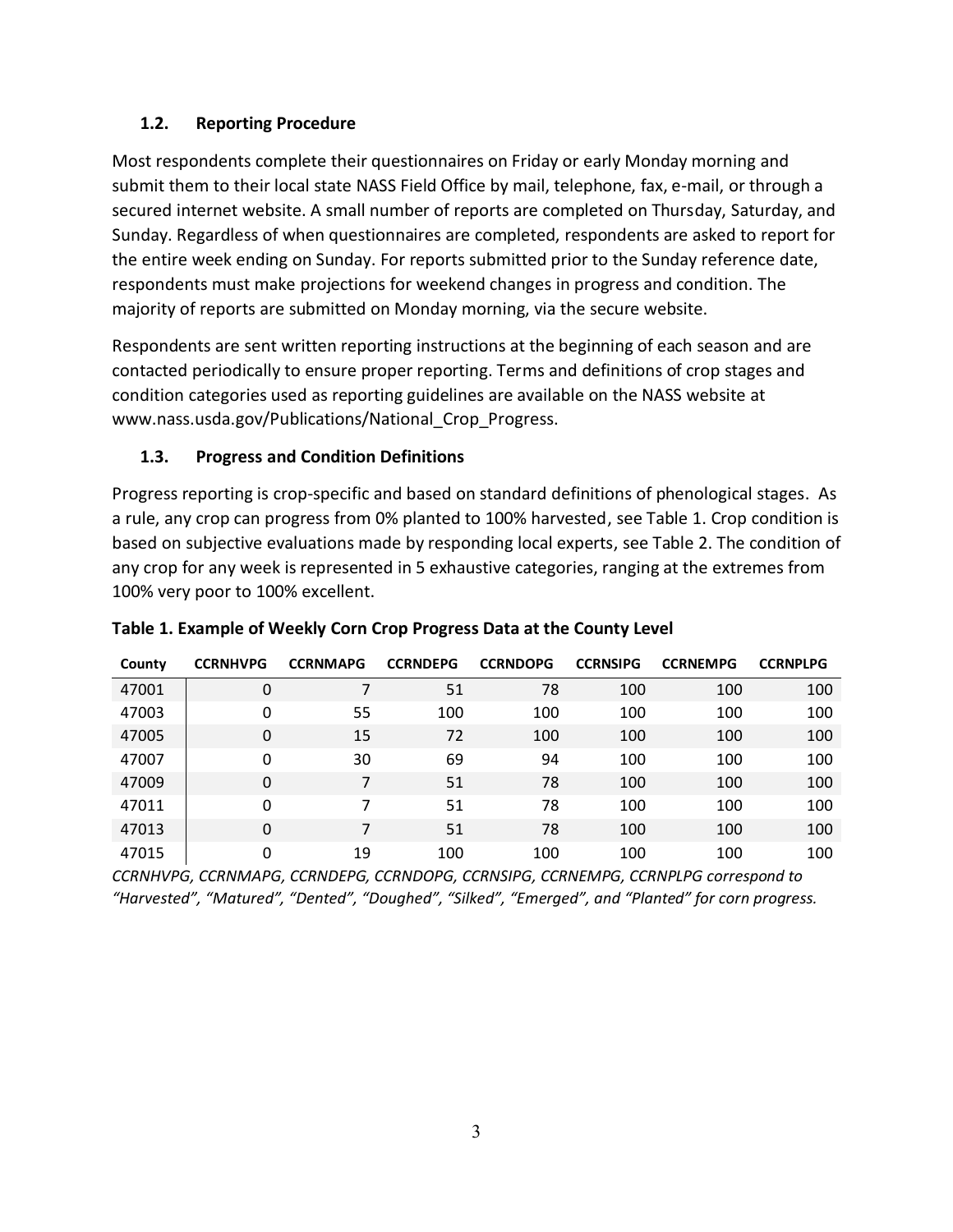| <b>COUNTY</b> | <b>CCRNVPCD</b> | <b>CCRNPOCD</b> | <b>CCRNFACD</b> | <b>CCRNGOCD</b> | <b>CCRNEXCD</b> |
|---------------|-----------------|-----------------|-----------------|-----------------|-----------------|
| 01001         | 2.68            | 0.67            | 36.6            | 49.33           | 10.72           |
| 01003         | 0               | 5               | 60              | 35              | $\Omega$        |
| 01005         | 60.75           | 24.75           | 8.75            | 5.75            | $\Omega$        |
| 01007         | 0               | 3               | 16              | 77              | 4               |
| 01009         | $\Omega$        | 6.36            | 22.09           | 57.18           | 14.37           |
| 01011         | 18.2            | 3.8             | 25              | 40.2            | 12.8            |
| 01013         | 0               | 8               | 64.5            | 26.5            | 1               |
| 01015         | 0               | 7.2             | 31.3            | 50.1            | 11.4            |

**Table 2. Example of Weekly Corn Crop Condition Data at the County Level** 

*CCRNVPCD, CCRNPOCD, CCRNFACD, CCRNGOCD, CCRNEXCD correspond to "Very Poor", "Poor", "Fair", "Good", and "Excellent" for corn condition.*

#### **1.4. Restriction of Raw County Data**

Although data are collected at the county level, the survey is designed to provide national and state estimates. This is done in part to protect the confidentiality of growers whose operations may comprise a vast majority of the production in a county. As a function of this design, it is common for only one or two respondents to complete a questionnaire for any given county for any given week. As such, estimates about county-level progress and condition based on raw county data alone are unstable compared to the current state estimates based on the aggregated data. However, this aggregation results in loss of information about spatial trends at the county level.

#### **2. Dataset Creation**

In response to increasing demand for higher resolution crop progress and condition data which reveal spatiotemporal trends within states, NASS has begun the creation of geospatially referenced, gridded datasets which represent the raw county data in a way that protects farmer confidentiality. This protection is achieved by taking several steps which abstract and obscure the original data, while preserving the valuable spatiotemporal trends that are of interest to researchers. These datasets are created in two main steps: (1) reinterpret the original, percentage-in-category variables into single numerical indices at the county level, (2) mapping and interpolating this new county data to cover relevant areas of the conterminous US. The following sections describe these steps.

#### **2.1. Creating Crop Progress and Condition Indices**

The process begins by creating weekly datasets of numeric indices which represent county-level crop progress or condition. While the calculation is slightly different for progress and condition,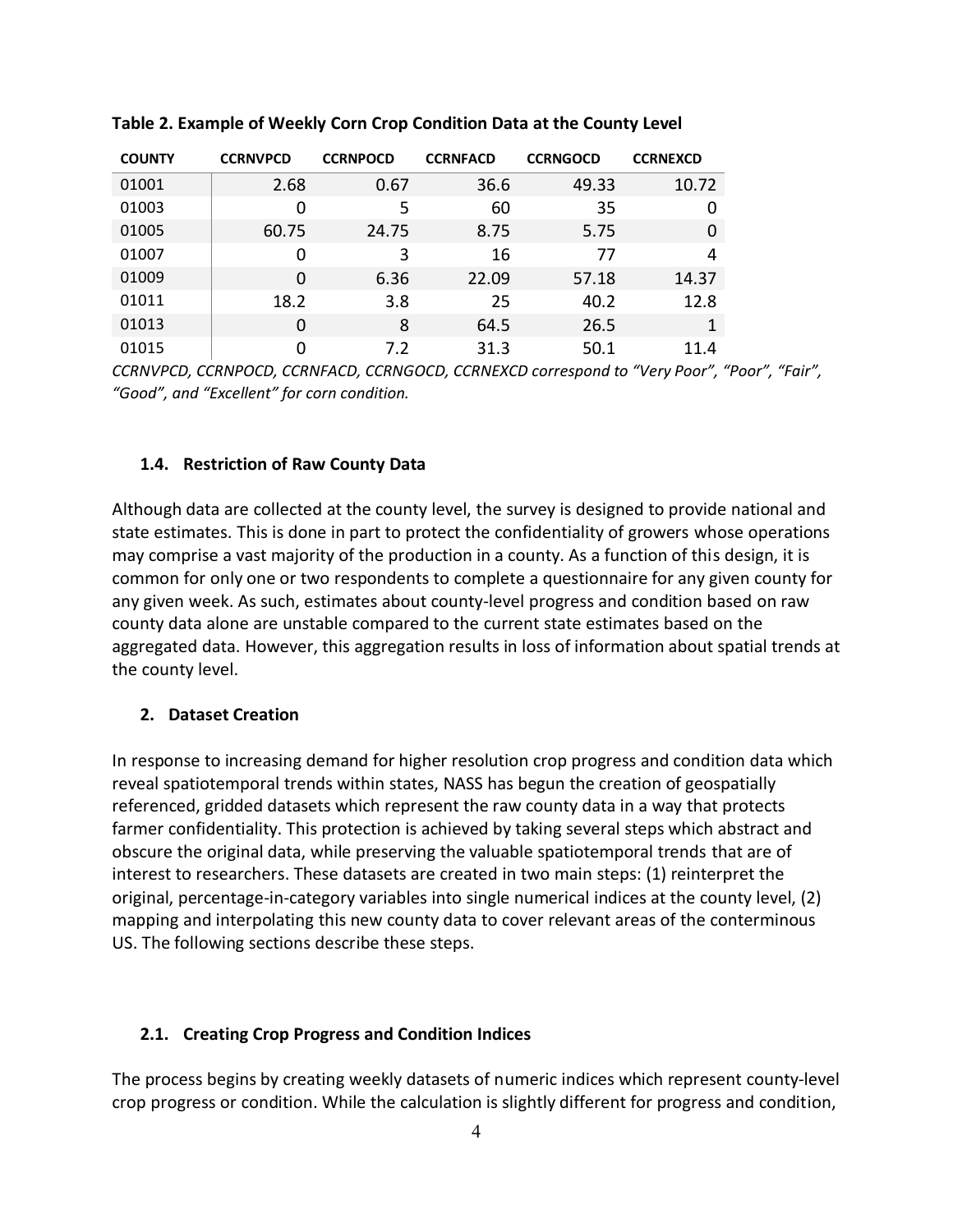in both cases there is a simple, arithmetic formulation based on original reported data. At this stage, all reported data has already been averaged at the county level across multiple respondents (assuming there was more than one respondent).

#### **2.1.1. Crop Condition**

Formulation for creating the Crop Condition Index is consistent for all crops. For any given week, the index is calculated as follows:

Condition = 
$$
(5 \times excellent + 4 \times good + 3 \times fair + 2 \times poor + very\_poor)/100
$$

Where *excellent*, *good*, *fair*, *poor*, and *very\_poor* are each the percentage of crop reported to be in that quality category. This results in a numeric index with values ranging from 1 to 5 for each week in each county, where 1 corresponds with a crop that is 100% "Very Poor", and 5 corresponds with a crop that is 100% "Excellent". An example of how the original data corresponds with the resulting index is given in Table 3.

| County | Excellent | Good | Fair | Poor | <b>Very Poor</b> | <b>Condition Index</b> |
|--------|-----------|------|------|------|------------------|------------------------|
| 04029  | 100%      | 0%   | 0%   | 0%   | 0%               | 5                      |
| 04031  | 80%       | 20%  | 0%   | 0%   | 0%               | 4.8                    |
| 04033  | 25%       | 20%  | 50%  | 5%   | 0%               | 3.65                   |
| 04035  | 0%        | 50%  | 50%  | 0%   | 0%               | 3.5                    |
| 04037  | 20%       | 20%  | 30%  | 20%  | 10%              | 3.2                    |
| 04039  | 0%        | 60%  | 25%  | 15%  | 0%               | 3.45                   |
| 04041  | 20%       | 75%  | 5%   | 0%   | 0%               | 4.15                   |
| 04043  | 40%       | 50%  | 10%  | 0%   | 0%               | 4.3                    |

**Table 3. Example of Weekly Crop Condition Index Data at the County Level** 

#### **2.1.2. Crop Progress**

The Crop Progress Index is more complicated than the Crop Condition Index, because the phenological stages are different for different crops. For the purpose of this document, the wheat progress formula will be showcased, but the process is similar for other crops.

The NASS recorded phenological stages for wheat are "planted", "emerged", "headed", and "harvested". The formula used to create the wheat Crop Progress Index is as follows:

Wheat Progress = (planted  $+$  emerged  $+$  headed  $+$  harvested)/400

This results in an index with values ranging from 0 to 1, where 0 represents 0% planted, and 1 represents 100% harvested. All crops have the same value range. Those who wish to tie this index value to the original phenological categories should be aware that this formula equally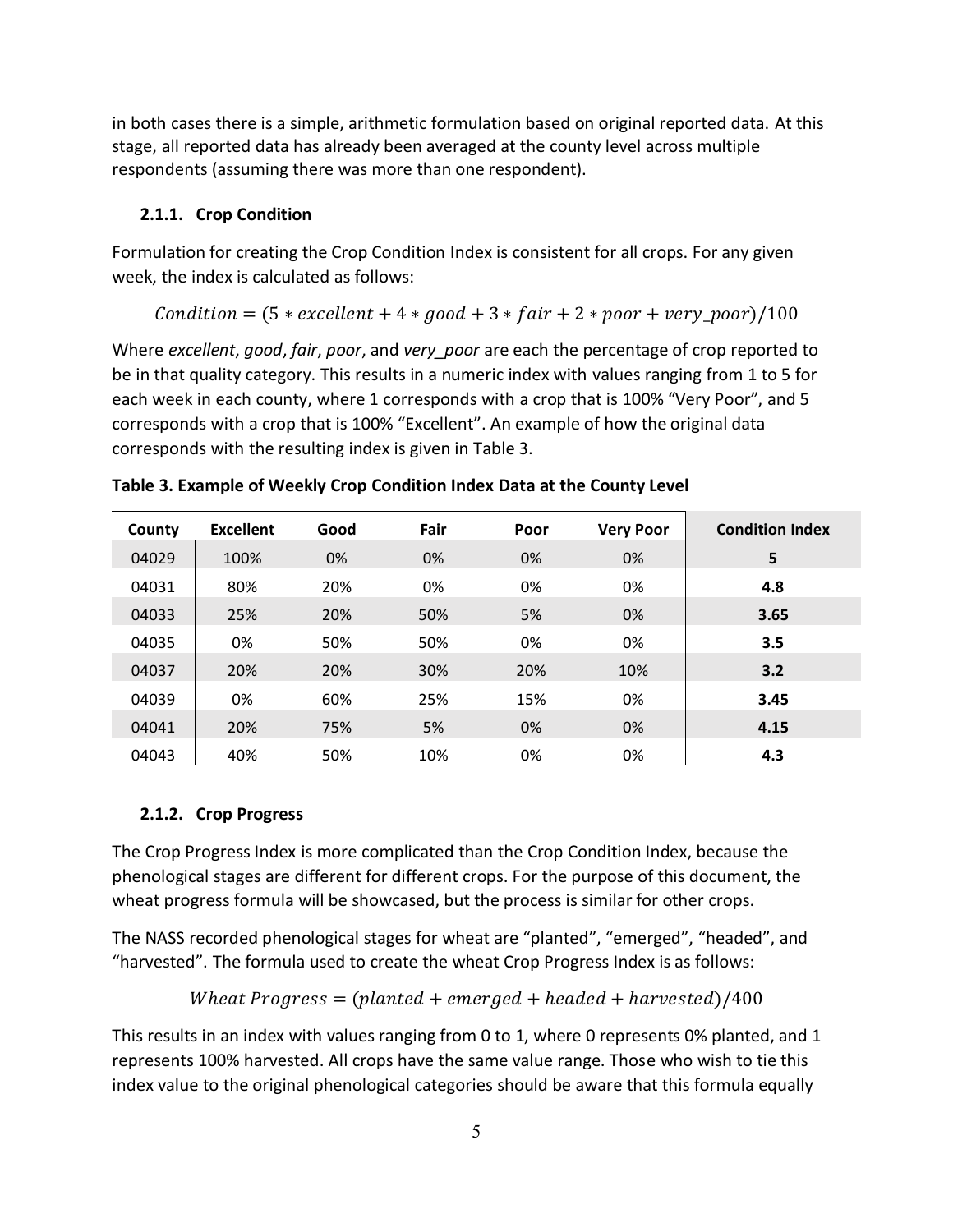spaces the phenological states across the range of the index, even though phenological stages are not equally spaced across time.

# **2.2. Creating Weekly Layers**

Going forward, the process for creating the data layers is the same for both condition and progress, regardless of crop. For each crop, week, and product (crop progress or condition), a gridded layer is interpolated from the county level index data that was created using steps in Section 2.1.

# **2.2.1. Creating Point Datasets**

In order to run the interpolation algorithm, the county-level data first needs to be expressed geographically as a set of points in space which correspond with latitude/longitude coordinates. It was decided to create a point dataset which corresponds with the general land-cover extent of the crop of interest. This was done by creating a set of polygons corresponding to counties, where each polygon represents the approximate crop extent of each county. Within each of these polygons, a set of random points was created, where the count of points is proportional to the county acreage for the crop of interest. Known cropland extent is based on recent years of the NASS Cropland Data Layers (CDL) and county crop acreage is based on NASS estimates. There are many counties with negligible cropland for the crops of interest but were provided with a point at the county centroid, in case crop progress and/or condition was reported for those counties. A mockup example of the corn points dataset for one year are given in Figure 1.



*Figure 1. Example of acreage/location-based point dataset for use in kriging interpolation.*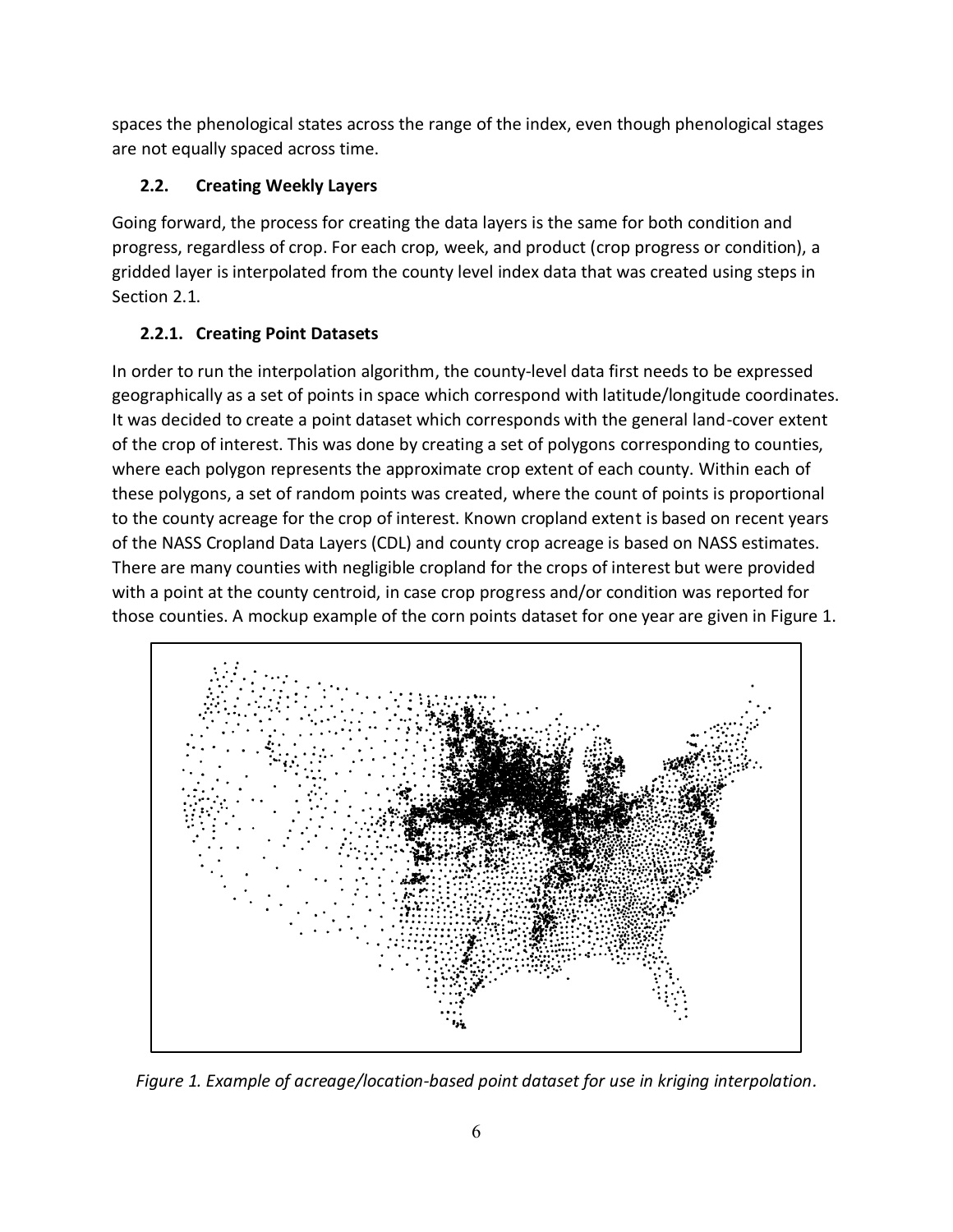# **2.2.2. Kriging**

Kriging is a spatial interpolation method that predicts variable values in unobserved locations based on variable values in observed locations. Kriging relies on spatial autocorrelation to fit a model which is then applied to the existing data to create a prediction surface. For these datasets, ArcGIS PRO software is used to link the numeric index data discussed in Section 2.1 to the point datasets described in 2.2.1. for each crop, week, and product. All points within a county boundary are given the same county index value. The ArcGIS PRO Simple Kriging algorithm is then used to create the prediction surface covering the lower 48 states based on the point data. Since the purpose of generating these datasets includes obscuring the original data, a "focal statistics" filter is applied to the resulting gridded datasets. A focal statistics algorithm averages gridded values across a local neighborhood of cells. This results in a smoothing effect, which diminishes outliers and rough artifacts in the kriging-based gridded layers. Interpolation can result in values outside the range of the original input data. Therefore, progress and condition index values outside the theoretical range were truncated to match the expected maximums and minimums. An example of a smoothed, kriging-based surface is given in Figure 2.



*Figure 2. Example of weekly, smoothed gridded layers representing crop condition, masked to conterminous US.*

# **2.2.3. State Masking**

Finally, the smoothed gridded surfaces are masked only to states which had reported data. Of note, if even a single county within a state had reported data, the entire state will be visible. The entire process described in Section 2 of this paper is performed for every week, crop, and product for every year going back to 2015, resulting in the final Crop Progress and Condition Layers. Going forward, layers will be created within one or two days of the state-level reports currently made available by NASS.